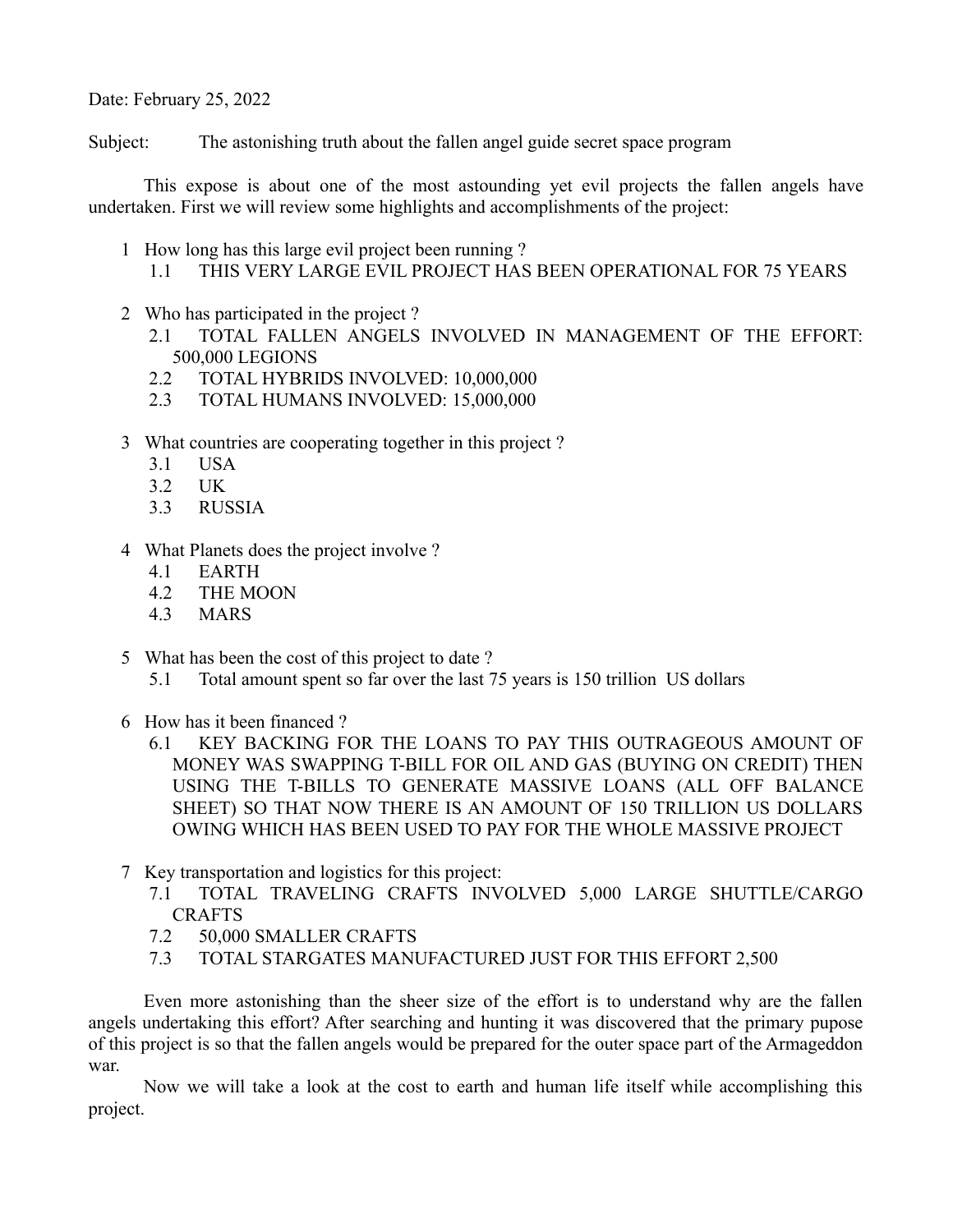## **GOALS AND OBJECTIVES OF THE PROJECT AND THE COST IN HUMAN LIFE**

While such a project may sound exciting and filled with glamor, because it is a project born in evila and for evil goals there have been some very large costs in human life to accomplish the goals and objectives of the project which we will state here.

- 1 The primary goal was to build a ring of defense around the earth so that the fallen angels could delay or stop the return of Jesus.
- 2 A major secondary goal was to more completely corrupt the human race and prepare and program them for the great deception.
- 3 One of the major objectives has been to spread the evil of LEGALIZED abortion to every corner of the planet, because once you accomplish the evil of diminishing life then the next step to becoming a cannibal is not a big step. And also if you can kill your own child then ritual sacrifice is another easy step to take.
- 4 If you wonder why I bring up all these facts (some of which are not directly related to the long running deeply secret space program) it is because when we understand the intent and the values of those running such a project then we can see the true value or danger of such a project.
- 5 In this case the goal of reaching outerspace is exciting to many people, but if they knew the true cost of the project would working on it be so exciting and fulfilling ?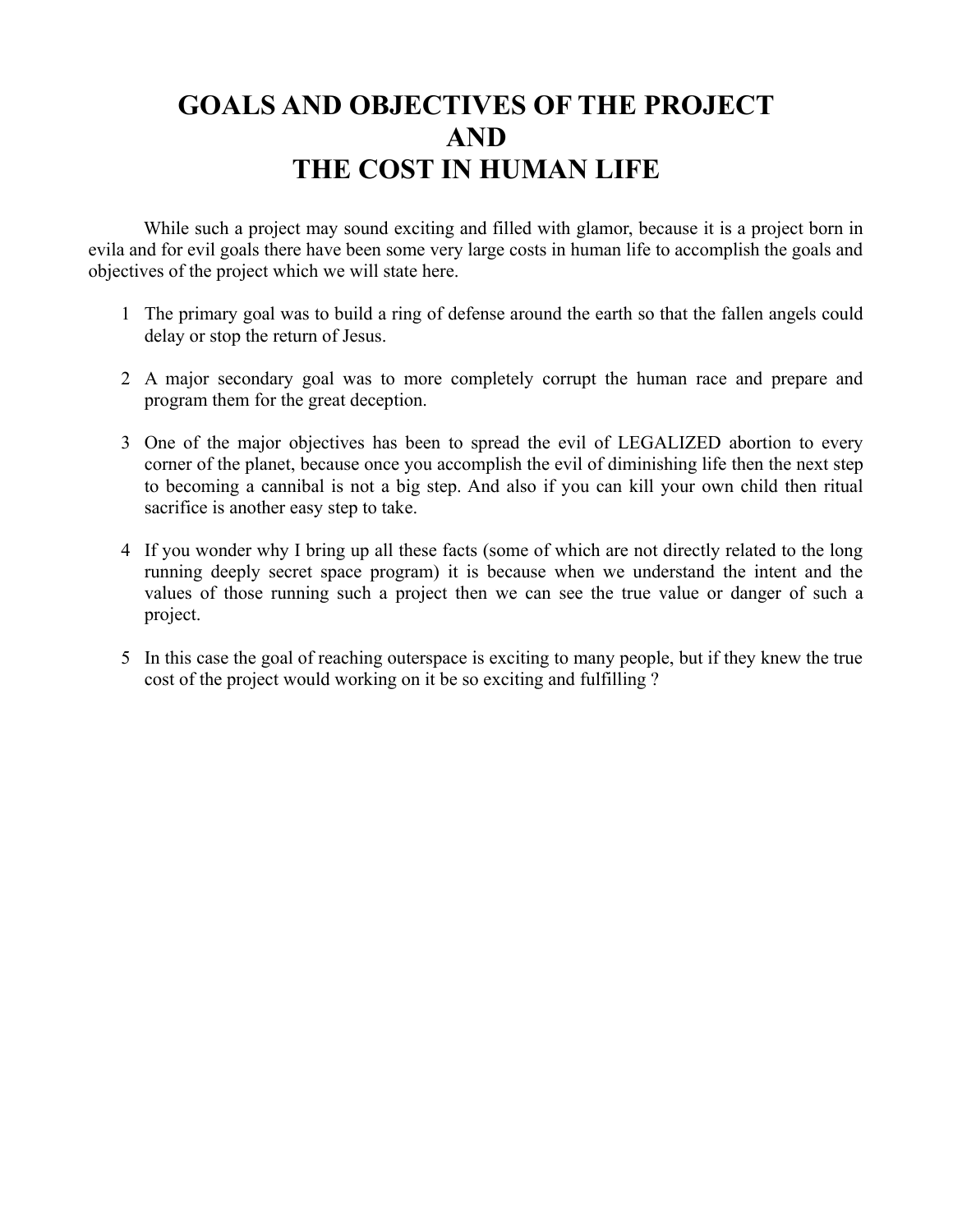## **WHAT HAVE SOME OF THE ACCOMPLISHMENTS OF THIS PROJECT BEEN SO FAR ?**

Here is a list of highlights from this project:

- 1 In 1952 the was a joint flight to the dark side of the moon to plan the construction of the dark side moon bases.
- 2 In the time period of 1952 to 1961 there were 5 permanent moon bases built which have been used as staging areas as well as low gravity construction areas to speed up the development of the entire project.
	- 2.1 The area of each moon base is about 200 acres on the surface and about 150 acres per level under the surface for 7 levels.
	- 2.2 For a number of reasons the bases were all built on the dark side of the moon. Here are some of the primary reasons for building the bases on the dark side of the moon.
		- 2.2.1 To preserve security because anything built on the light side of the moon can be seen by anyone with a modest telesope or telephoto cdamera lens can see and record the activities around the bases.
		- 2.2.2 The dark side of the moon also shields the deep space radio and laser communications systems from the noise that the systems on earth create.
	- 2.3 The different sections of the bases are uniform in design and construction to make the job of construction and assembly simpler and more uniform.
	- 2.4 The living sections of the bases are laid out the same, and there is redundancy in the design. Here is what that means: A housing section has the following elements:
		- 2.4.1 A common meeting room
		- 2.4.2 A central storage area.
		- 2.4.3 A common kitchen
		- 2.4.4 Housing units with sleeping and bathroom area (much like a studio apartment on earth)
		- 2.4.5 There are also 2 bedroom housing units as well.
		- 2.4.6 Each common area accomodates 50 housing modules and this group of modules is securely airlocked from the rest of the areas of the base in the event of a breach of one of the walls or doors the entire base is not destroyed but only the part with the problem is affected.
	- 2.5 There are also the growing areas in which produce is grown as well as fish for protein and like all the other sections of the bases things are divided so that an air breach does not take down the whole section or whole base.
- 3 Discovery of ancient civilization of space travelers who used the moon as a staging area. From the data found this seems to have ben a group of the grey hybrids who are known for driving and buiding many of the fallen angel crafts.
- 4 Also there are some ancient ruins mostly blown away by the sand blasting type effect when the atmosphere of Mars was stripped away. It appears that this was a pre-ademic culture of golden people and the fallen angels.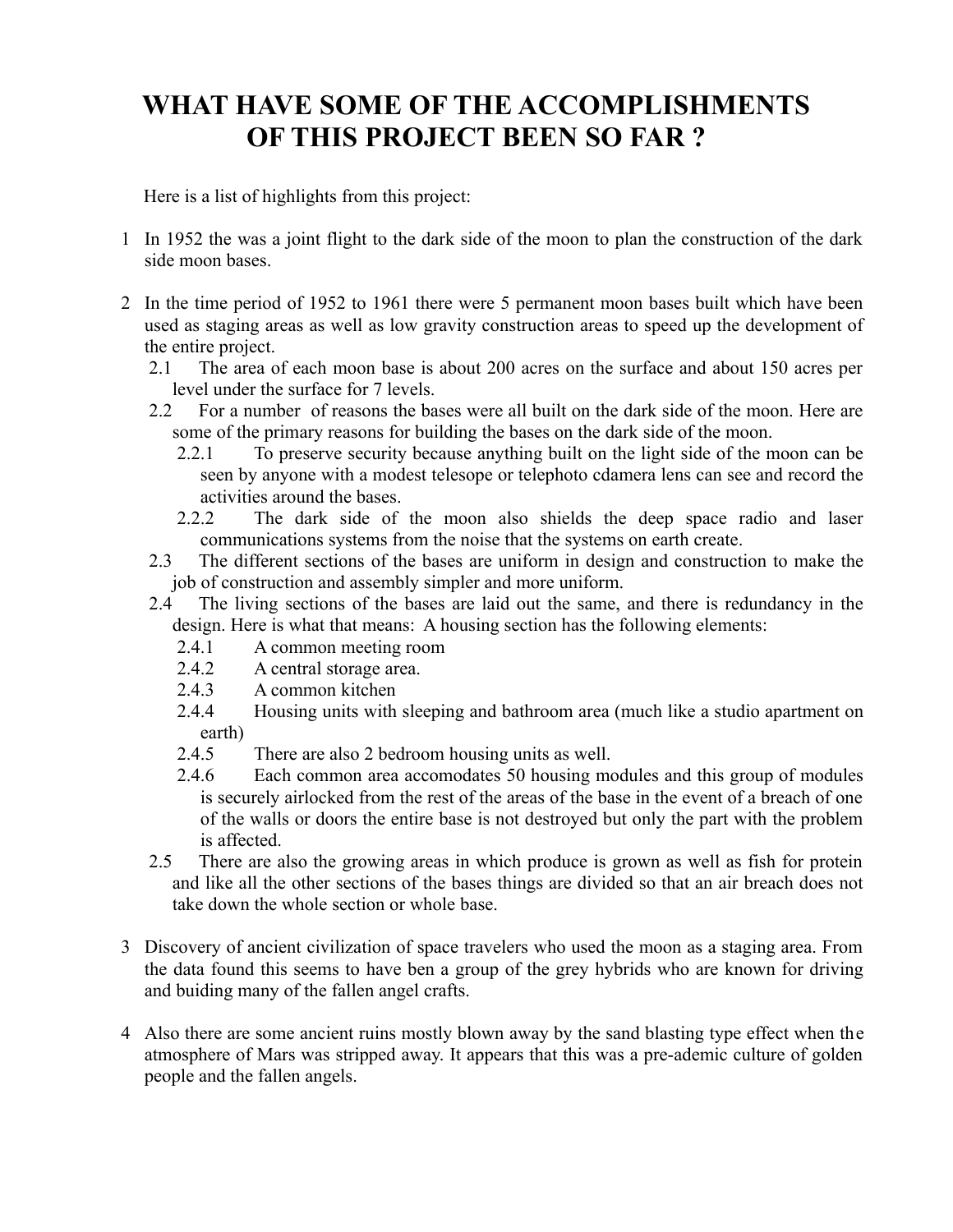5 In 1962 there was a joint Soviet USA mission to mars as an exploratory trip to plan for the bases which would be put there. Here is an image from that trip.



- 6 Another big accomplishment in the 1962 to 1974 time period was the development and installation of the first 4 large Mars bases.
- 7 One of the biggest things to deal with on Mars is the atmosphere and lack of protective magnetic field liike eaarth has.
	- 7.1 The atmosphere of Mars is as follows:
		- 7.1.1 Mars' atmosphere is over 100 times thinner than Earth's with an air pressure of only about 610 pascals (0.088 psi) which is less than 1% of the Earth's value
		- 7.1.2 95% carbon dioxide
		- 7.1.3 2.59% nitrogen
		- 7.1.4 1.94% argon
		- 7.1.5 0.161% oxygen
		- 7.1.6 0.058% carbon monoxide
- 8 Some of the interesting ground features:
	- 8.1 Covering nearly a fifth the circumference of Mars, the canyon system Valles Marineris reigns as the largest canyon system on the Red Planet. Dwarfing its Earthly counterpart, the Grand Canyon, the Martian feature is one of the larger canyons in the solar system. Characteristics:
		- 8.1.1 Valles Marineris is a system of canyons that spans 2,500 miles (4,000 kilometers). At some points, the canyon is 125 miles (200 km) wide. Regions can reach depths of 6 miles (10 km). If the system were located on Earth, it would stretch across the United States, from Los Angeles to the Atlantic coast.
		- 8.1.2
		- 8.1.3 By comparison, Earth's natural wonder, the Grand Canyon, is only 227 miles (446 km) long, 18 miles (30 km) wide, and 1 mile (1.6 km) deep. A windy channel on Venus, Baltis Valles, extends longer than the Martian system, as do a handful of rift valleys on Earth, which form along fault lines as the crust breaks apart.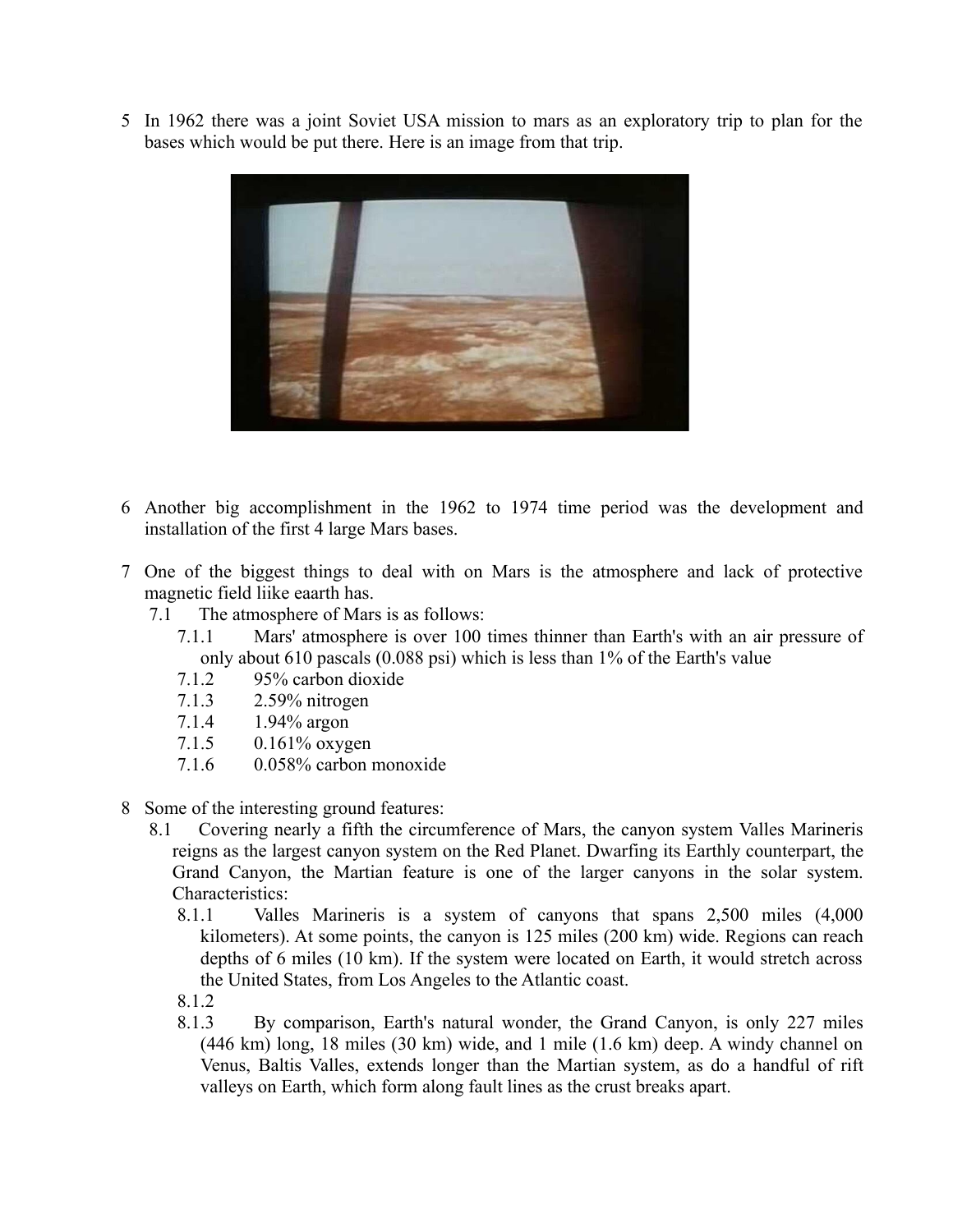- 9 The largest base is called "city of water" because its primary purpose is to extract water from the valley of waters on Mars as well as to be a primary landing site for construction materials as well a people. This base has 5 active stargates which are constantly in use to speed the transit of entites and materials to and from the moon and earth.
	- 9.1 Details of this base:
		- 9.1.1 The total enclosed area of this base on the surface is about 1000 acres.
		- 9.1.2 The underground part of the base has 7 levels each level is about 900 acres per level.
		- 9.1.3 The bases on Mars all share a number of common design and construction features:
			- 9.1.3.1 All emegency access tools and equipment are located in the same uniform location on each base.
			- 9.1.3.2 On Mars even if it is not a "hard vacuum like it is on the moon, the very low pressure of the atmosphere will strip away all the water from your body if you are not wearing a protective suit.
		- 9.1.4 Water on Mars is found encased in rocks so the water processing and recycling equipment is located on the lowest level of the bases.
- 10 Additionally there are 5 bases surrounding the city of water base which have huge defensive energy weapons designed precisely for the Armageddon war and to create (at least in the minds of the fallen angels) a barrier to slow down God's heavenly host and the return of Jesus.
	- 10.1 These 5 bases have the same layout because they are in fact on the surface large energy weapon bases and the underground portion of the bases is the energy source and support areas for each base. Again they are constructed from the same basic design and the surface portion of the bases is about 1000 acres and the underground portion is about 900 acres per level.
	- 10.2 The different sections of the bases are uniform in design and construction to make the job of construction and assembly simpler and more uniform.
	- 10.3 Each Master common area accomodates 50 housing modules and this group of modules is securely airlocked from the rest of the areas of the base in the event of a breach of one of the walls or doors the entire base is not destroyed but only the part with the problem is affected
	- 10.4 The living sections of the bases are laid out the same, and there is redundancy in the design. Here is what that means: A housing section has the following elements:
		- 10.4.1 A common meeting room
		- 10.4.2 A central storage area.
		- 10.4.3 A common kitchen
		- 10.4.4 Housing units with sleeping and bathroom area (much like a studio apartment on earth)
		- 10.4.5 There are also 2 bedroom housing units as well.
	- 10.5 There are also the growing areas in which produce is grown as well as fish for protein and like all the other sections of the bases things are divided so that an air breach does not take down the whole section or whole base.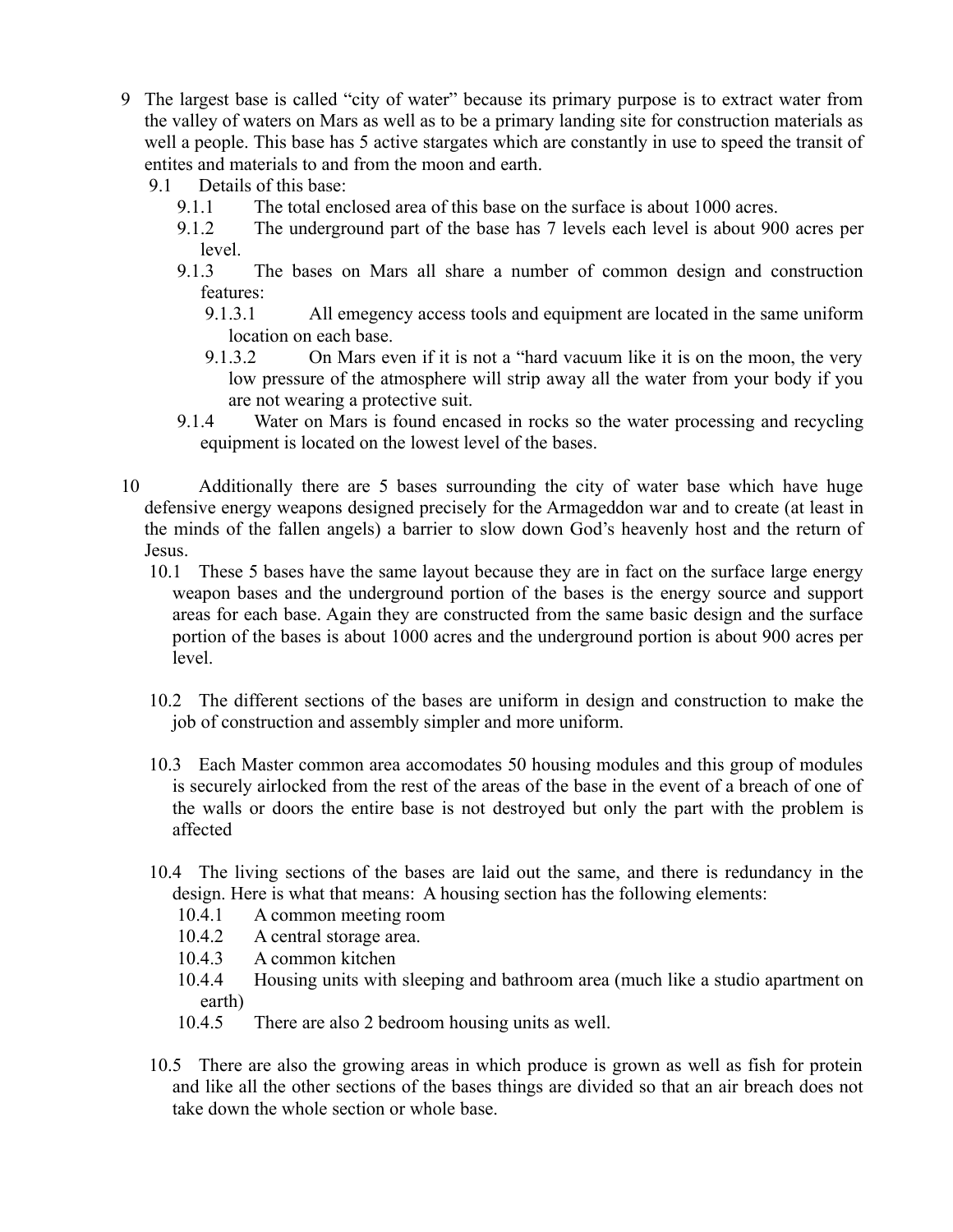11 In addition there are of course the usual "science" type projects used to help entice people to come and work in the super secret world without telling the people about the evil involved.